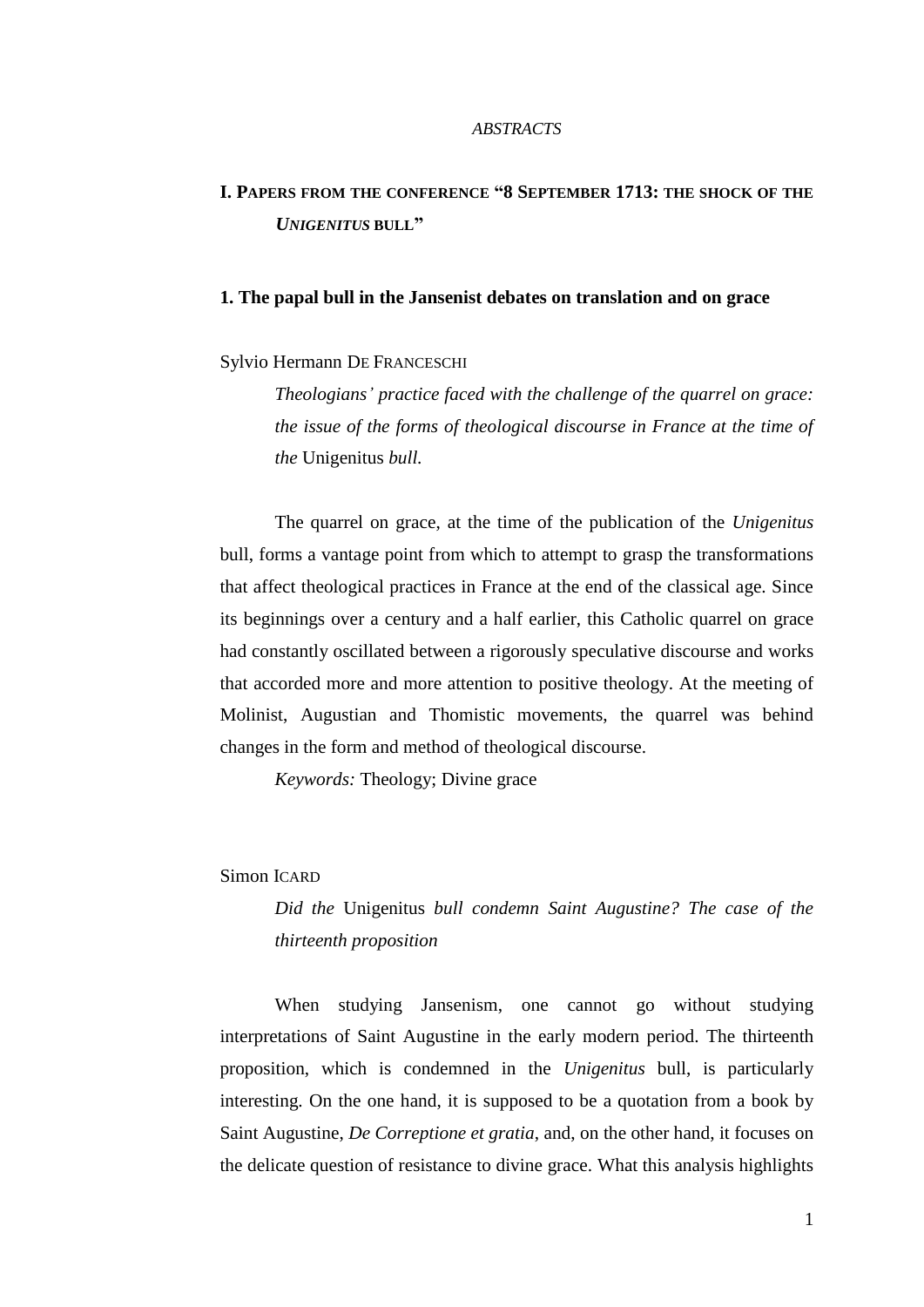is the fact that early modern theologians use their own means of interpretation in the passages where Saint Augustine refutes the idea that human will can stand in the way of the will of God.

*Keywords:* Saint Augustine; Divine grace

## Els AGTEN

*Pasquier Quesnel and the translation of the Bible into the vernacular in Holland. The situation before and after the shock of* Unigenitus

The present article studies the links between Pasquier Quesnel and the translations of the "Jansenist" Bible in Holland in the context of the *Unigenitus* bull. Quesnel was known to be a partisan of translating of the Bible into the vernacular, and propositions 79-85 of *Unigenitus* deal with this subject. During his exile in the Low Countries, first in Brussels (1685-1705), and then in Amsterdam (1705-1719), Quesnel kept an occasionally intense correspondence with three translators, namely Égide de Witte, André van der Schuur and Philippe Louis Verhulst. The letters deal not only with Bible translation, but also with papal bulls against Jansenism and the literary output of the translators.

*Keywords:* Bible translation; Church of Holland

# **2. Theological-political aspects of the papal bull**

#### Dick SCHOON

Unigenitus *in Holland: the episcopal clergy between obedience and independence* 

The *Unigenitus* bull had important consequences for the Catholic Church in the United Provinces. The church fitted into a political and religious context that affected the reception of the bull. A separation from Rome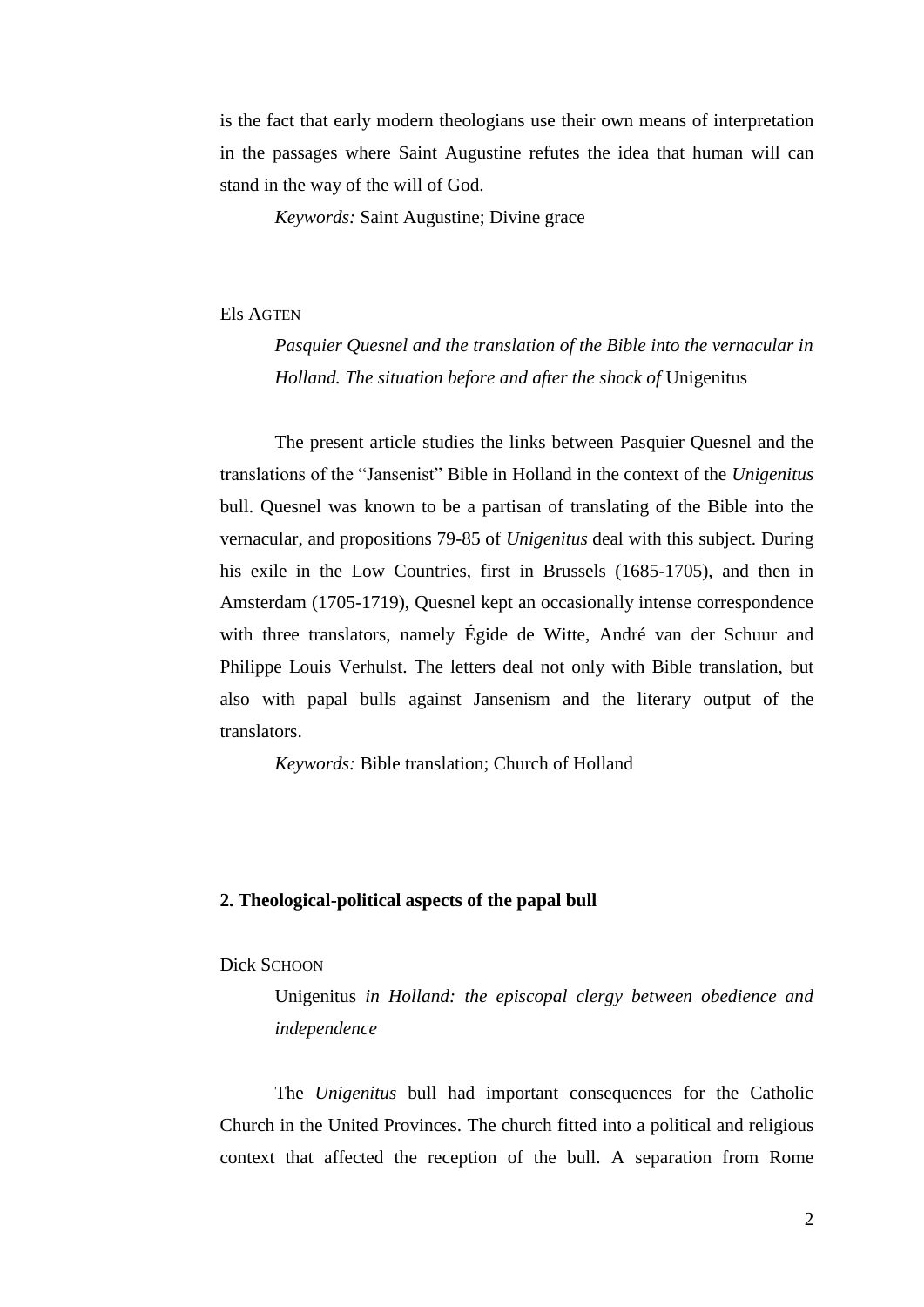followed, and the "Clérésie" – which would later become the Old Catholic Church – wavered constantly between obedience and independence. It was not until 1966 that relations became peaceful, but differences of opinion persist, particularly in the ecclesiological field.

*Keywords:* Ecclesiology; Holland Church

## Michèle BRETZ

*"The Constitution is where all of the Church's ills lead": Abbé d'Étemare's ecclesiology.*

Abbé d'Étemare, a key player in the struggle against the *Unigenitus*  bull, launched his work, *Remarques en forme de dissertations sur les Propositions condamnées par la bulle* Unigenitus, into the public domain in 1723. It offers an interesting account of the Jansenist struggle that undermined the pope's authority; it is also a reflection of the division wearing down the clergy. The Abbé's rebellion was based on his ecclesiology of Augustinian inspiration. He makes a distinction between the visible Church and the invisible Church; Port-Royal belongs to the invisible Church. The Abbé claims the heritage of Port-Royal, because the papal bull comes after the Formulary. The controversial work aims to conquer public opinion, which, over time, joins the Parliament's cause.

*Keywords:* Ecclesiology; Abbé d'Étemare

#### Olivier ANDURAND

*The pastoral instruction of the XL: a Gallican translation of the*  Unigenitus *bull?*

In order to be received in France, *Unigenitus* had to undergo adjustments and negotiations. This is the purpose of the extraordinary assembly of the clergy of France convened by the king as soon as the bull was received. The pastoral instruction which results from this allows the ultramontanist rough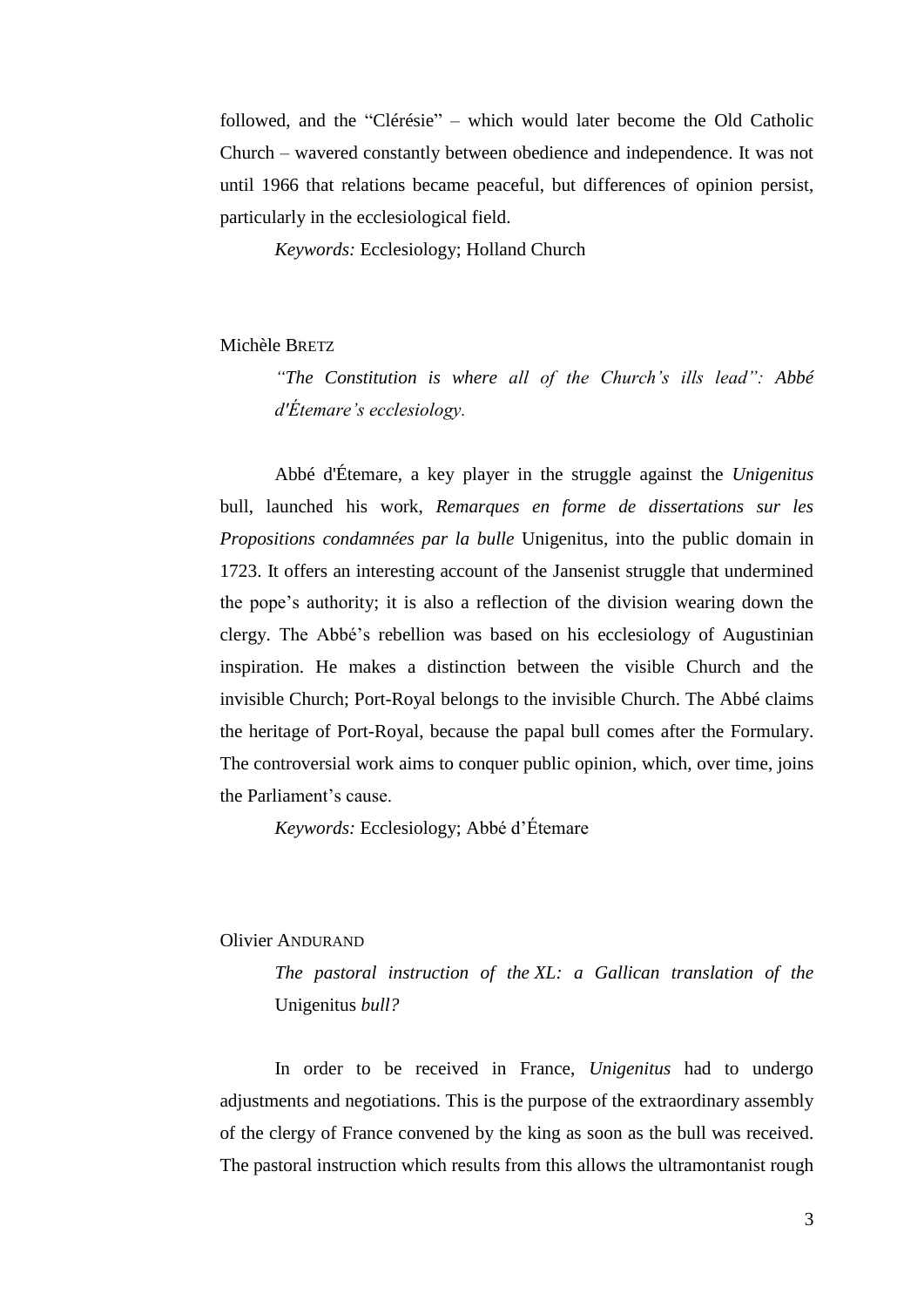patches to be smoothed out, and thus makes Roman wishes acceptable to an episcopacy that was still very much Gallican. However, this text, which has a dogmatic impact, shows that the bishops of France did not give up on playing an active role in the definition of dogma. While marking the disappearance of royal Gallicanism, the *Unigenitus* quarrel highlights the intensity of episcopal Gallicanism in the first half of the eighteenth century.

*Keywords:* Gallicanism; Church of France

## Henri DURANTON

*Theology by auction: satirical poetry in the service of the good fight* 

The rejection of the papal bull by the Jansenist party did not only take the form of learned theological rebuttals. Anonymous poets also used versified satire to fight *Unigenitus* and its followers, bishops who recognised the bull, and especially Jesuits. All genres were called upon for this relentless combat: fables, tales, popular poetry, songs, a shower of epigrams, and many others. These countless poems have remained unknown to date, even for the best Jansenist historians. They are, however, the reflection of a deliberate strategy by the Party, which wanted, through this carnival inspiration, to convert a popular audience to its cause. It succeeded perfectly, imposing on public opinion a baleful image of the Jesuit, a prelude to the suppression of the Society of Jesus in the 1760s.

*Keywords:* Satire; Anti-Jesuit

## Stéphanie RAMBAUD

*The* Sarcelades*: an investigation into the Jansenist lampoonist collection at the Mazarine library*

The *Sarcelades* refer to a collection of items of satirical verse, in what is known as Parisian dialect, written and published from 1731 to 1754 in the name of Sarcelles residents. Through the voice of one of their own, they complain about the behaviour of the archbishops of Paris, Bishop de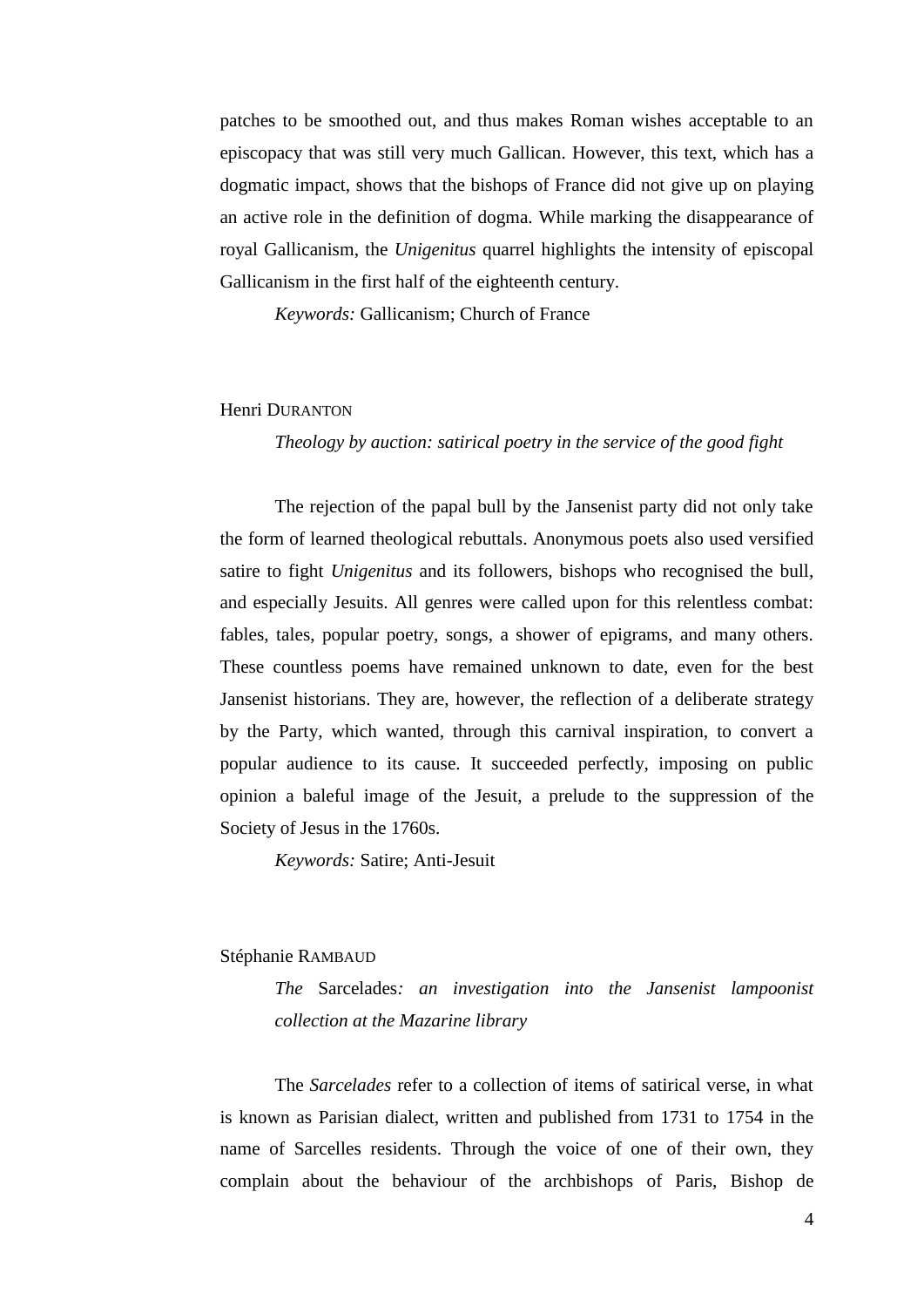Vintimille, then Bishop de Beaumont, by addressing them informally. These satirical tracts, of which almost all of the editions have been preserved at the Mazarine library, also criticize the catechism of the archbishop of Sens, Bishop Languet de Gergy. All of the *Sarcelades* keep the bull *Unigenitus* as a backdrop. The *Harangues* are the work of Nicolas Jouin, who emerged from anonymity when this work was published.

*Keywords: Sarcelades*; Nicolas Jouin

## **3. The reception of the papal bull and the political forces present**

## Jean-Philippe LLORED

*Cardinal de Noailles and ecclesiology*

Louis-Antoine de Noailles, a brilliant prelate promoted to the archbishopric of Paris in 1695, experienced the worst affronts as soon as he was appointed. He was rebuked for his endorsement of Pasquier Quesnel's *Réflexions* while he was still bishop of Châlons. Concerned about preserving Clement IX's Peace, he threw himself into vast undertakings of theological exegesis. As a cardinal and a participant at the conclave that elected Clement XI, he traps himself in his palinodes during the affair of the *Cas de conscience* in 1703. His prestige and credibility are harmed, and he sees the French clergy split as they are obliged to take a stance on Quesnel's doctrine: the exiled theologian was arrested in 1705. Noailles was the target of slander on the part of Père Le Tellier and certain Jesuits, and his strong, overly delayed reactions wind up provoking the ire of the king and Madame de Maintenon. The affair of the three bishops against Noailles results in the drafting of the *Unigenitus* bull fulminated on 8 September 1713.

*Keywords:* Cardinal de Noailles; Duc de Saint-Simon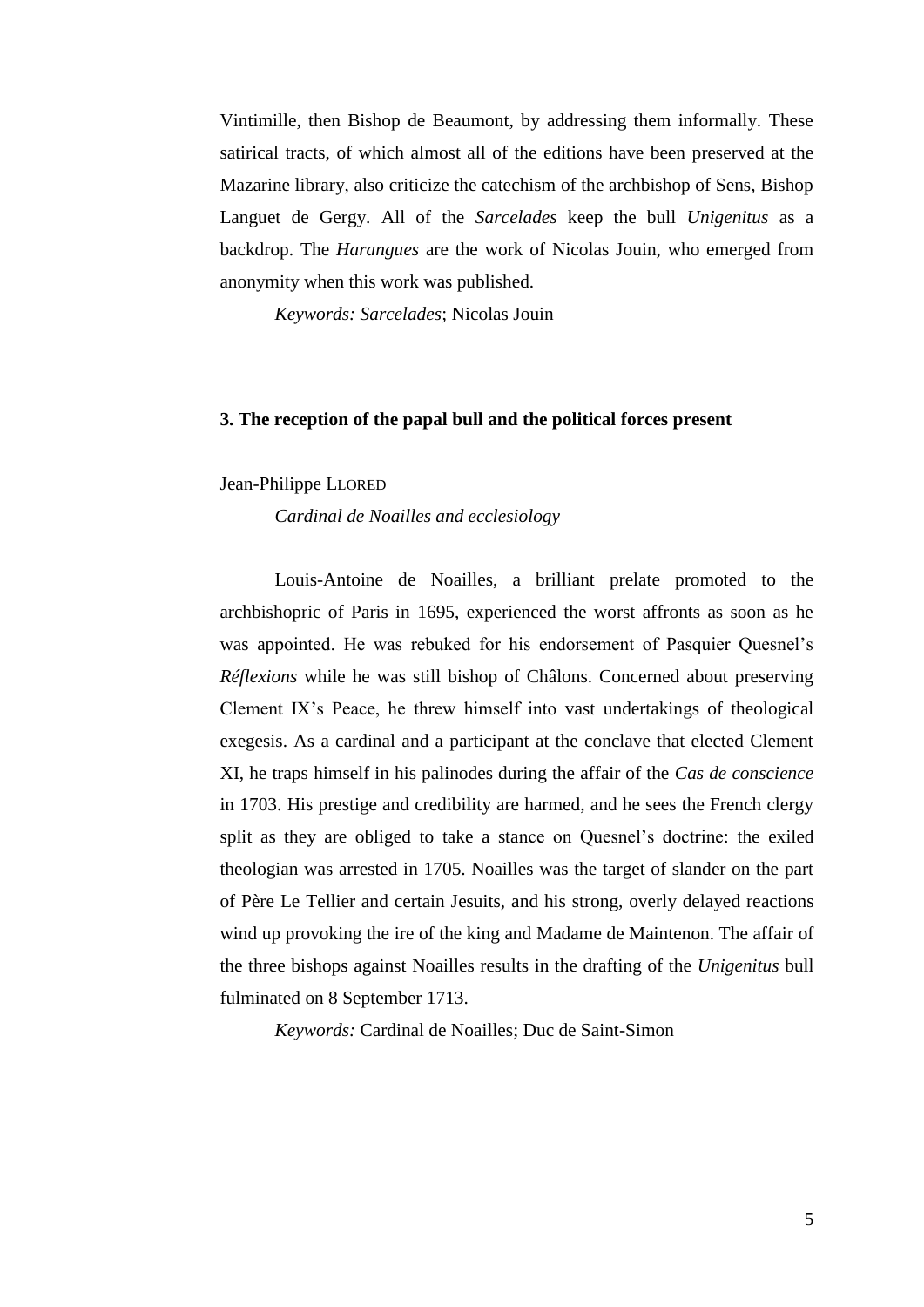#### Claude MULLER

*Orthodoxy and heterodoxy: Gaston de Rohan, spearhead against the Jansenists?* 

Gaston de Rohan played an essential role after the publication of the *Unigenitus* bull in 1713. Although he had displayed an outward appearance of Gallicanism at the start of the Bishops' meeting that he led in 1713, he affirmed being an ultramontanist very clearly from 1714. On can naturally wonder: is it his diocese, Alsace, totally uninvolved with Jansenism, which contributed towards shaping the convictions of the Prince-Bishop of Strasbourg? Or did he find himself naturally aligned with his clergy? And do these convictions betray a political submission?

*Keywords:* Gaston de Rohan; Church of France

#### Louis de CARBONNIÈRES

*The public prosecutor and the* Unigenitus *bull: the example of Pierre Gilbert de Voisins, assistant public prosecutor at the Parliament of Paris (1718-1738)*

Pierre Gilbert de Voisins was a lawyer at the Parliament of Paris from 1718 to 1740. He spoke for the king at most of the trials taken against the writings adversely affecting royal authority in enforcing the bull *Unigenitus.* Calling against Jansenist works or overtly in favour of the papal bull, Gilbert de Voisins came in for criticism from all parties, still without receiving an unconditional support from ministers or the Lord Chancellor. Nevertheless, he never abandons a simple course of action: respect for law and order, the authority of legal principles. His great fear is that of a schism, and he advocates conciliation. His closing speeches for the prosecution, which are always measured, bring him numerous criticisms and even satirical songs. His moderate and reasoned criminal policy causes him to be considered at once an unconditional henchman of the papal bull and an uncompromising Jansenist. He was simply a magistrate who was aware of his duties towards the king and religion.

*Keywords:* Parliament of Paris; Gilbert de Voisins.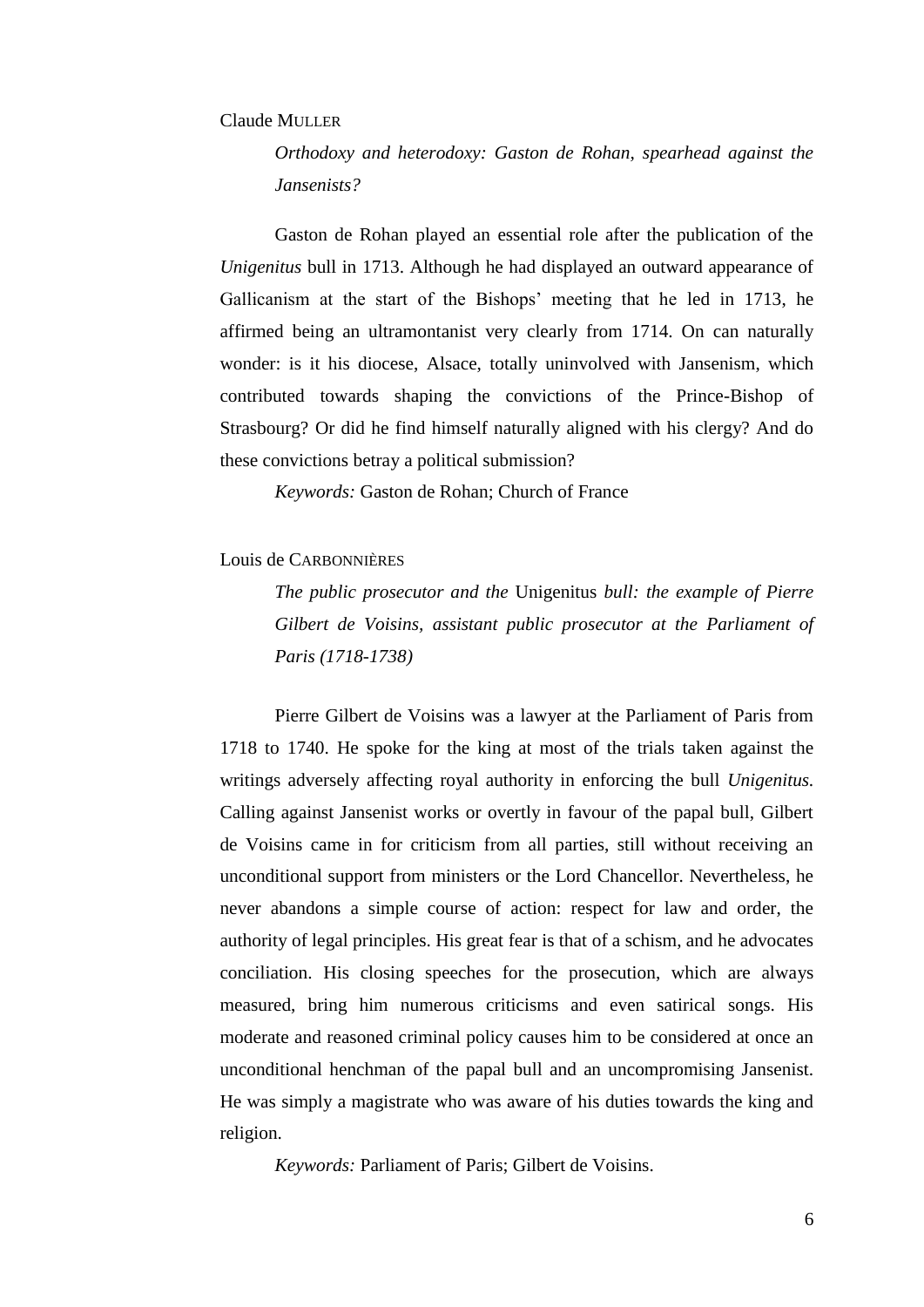## Philippe MOULIS

*The influence of the* Unigenitus *bull in the north of France from 1713 to 1730* 

The use of unpublished manuscript sources allow a new perspective of the history of the reception of the *Unigenitus* bull in the north of France. A huge network of "appellant" priests was built up around Pierre de Langle. The stakes of the struggle were in particular the control of ecclesiastical training, education and advantages. Opposite this faction, the anti-Jansenists also developed networks, and the confrontations were sometimes violent. The reactions of the people allowed clarification in understanding this area, the border of catholicity in the far reaches of France and the Low Countries.

*Keywords:* Pierre de Langle; northern France.

#### **4. The papal bull outside of France**

#### Albane PIALOUX

*The "big issue":* Unigenitus *in relations between France and Rome, from Benedict XIII to Benedict XIV.*

From the fulmination of the papal bull at the end of Benedict XIV's pontificate, the constitution *Unigenitus* weighed upon relations between France and Rome. This "big issue" constituted the framework of the ban on "French maxims" with regard to Rome. The 1730s were marked at the same time by political-religious crises and by the soothing silence desired by the Cardinal de Fleury to put an end to the shock waves. Finally, thanks to the political intelligence of the main players who knew how to learn from this experience, the preparation of the encyclical *Ex omnibus*, written by Benedict XIV at the request of Louis XV, allowed a new blow to be avoided.

*Keywords:* Holy See; Diplomacy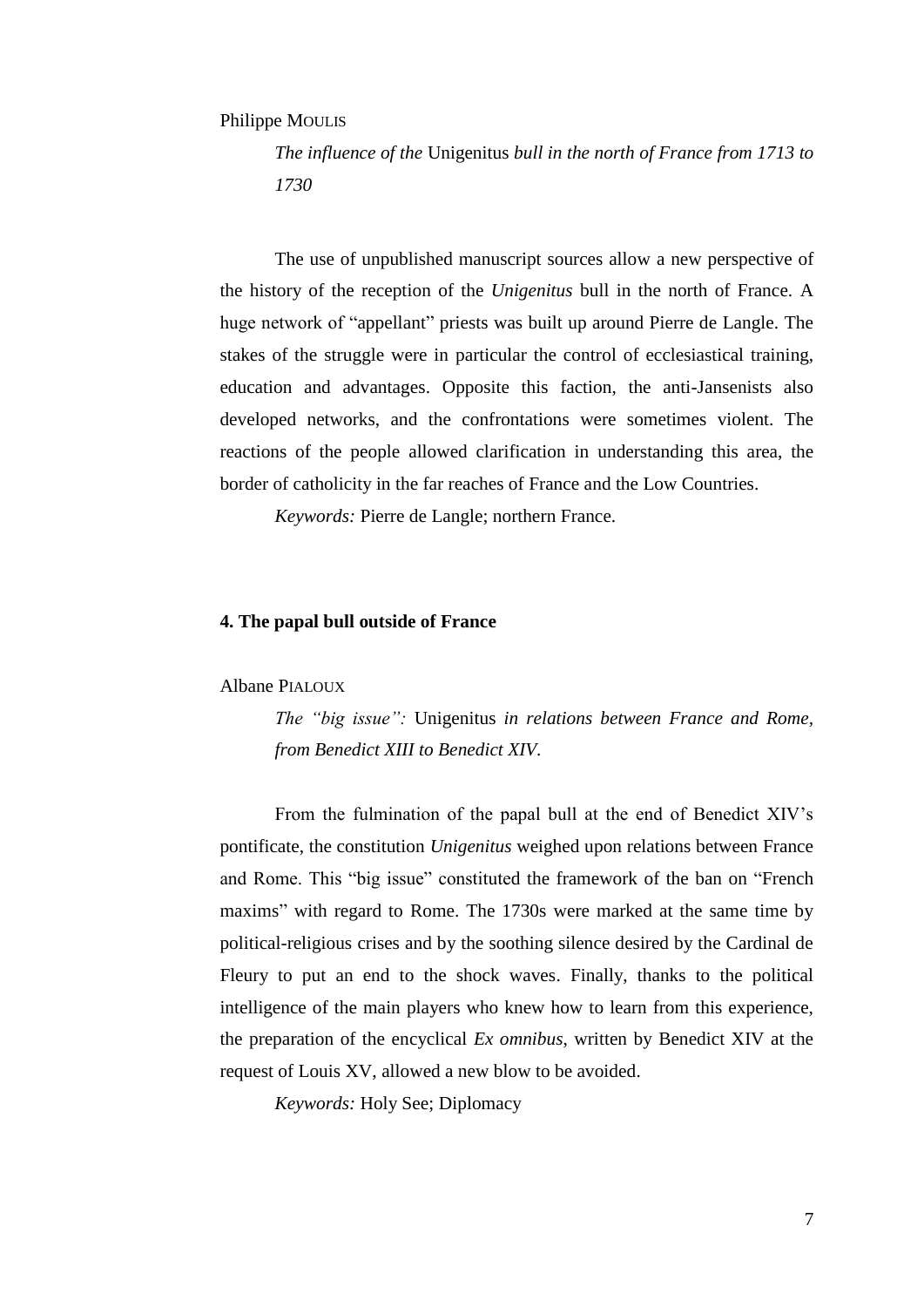#### Michel VAN MEERBEECK

*Acta Ecclesiae Mechliniensis*

Through certain publications, the future Cardinal d'Alsace had earned the goodwill of the Roman authorities. He established a pastoral letter and asked his recipients to subscribe to it. Just as he had attempted to demonstrate the unanimity of the universal Church around the papal bull, he would demonstrate through the *Acta ecclesiae mechliniensis* this unanimity at the level of his diocese and his ecclesiastical province. He had his collection published in 1718 and, even before receiving all of the replies, sent it to Rome. It was a huge success, despite signatures from outside of his diocese. Thomas-Philippe's exploit was not in vain: twelve months after his pastoral letter and his adherence to the *Pastoralis officii* letters, he was promoted to cardinal.

*Keywords:* Austrian Netherlands; Cardinal d'Alsace

## Leonhard HELL

Inclementia Clementis*: some Lutheran reactions to the* Unigenitus *bull*

The Lutheran reception of the Unigenitus constitutions is not well known. Yet the papal bull aroused a certain interest. The analysis of texts by theologians such as Christoph Matthäus Pfaff, Christian Eberhard Weisman and others allow us to shed new light on these issues. We can open a certain number of research leads like the theme of grace, the access to the Scriptures or the question of the ecclesiastical magisterium. What appears is the image of a world that is much less withdrawn and compartmentalised that we might assume.

*Keywords:* Lutheranism; Germanic world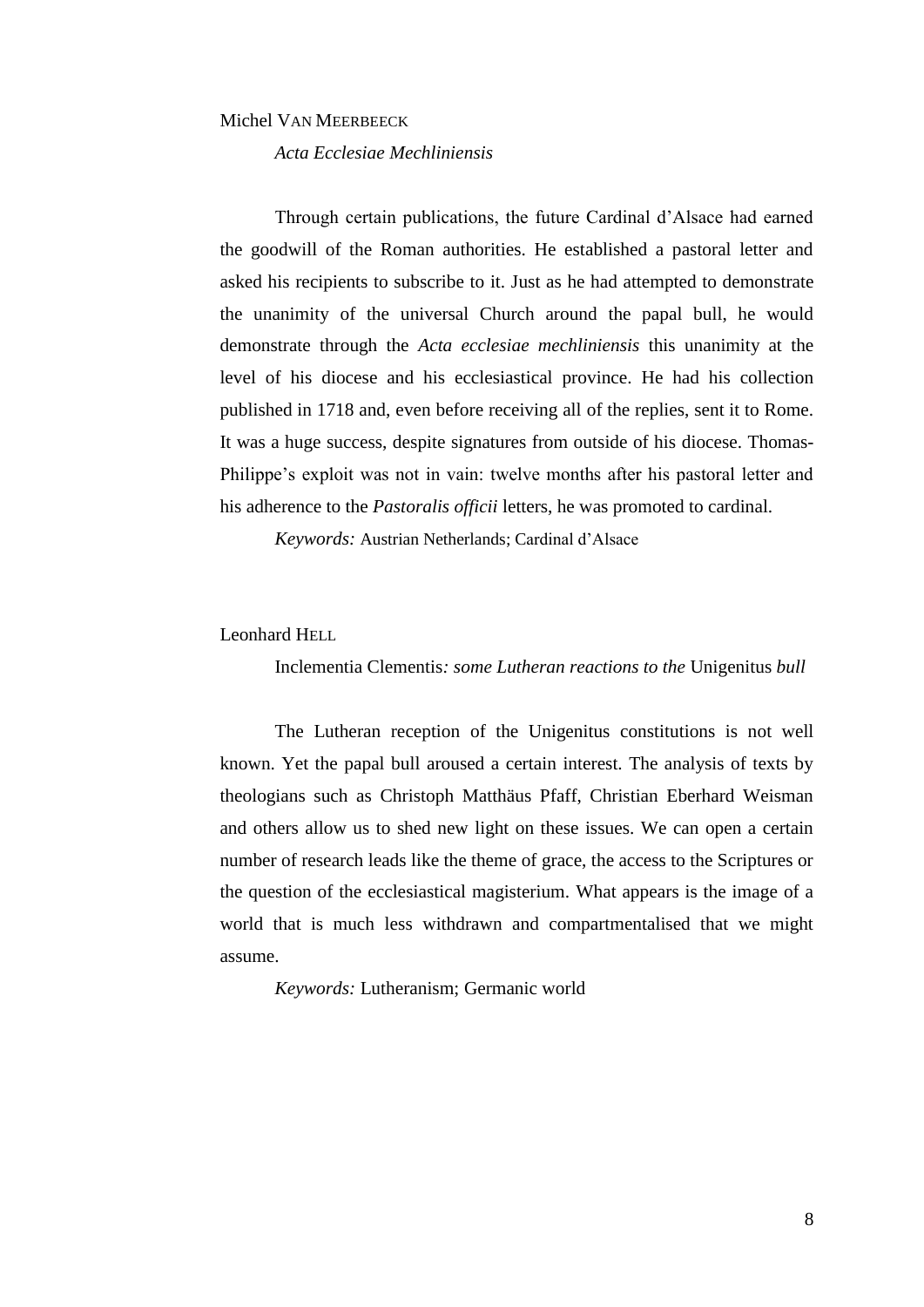## Emmanuel LACAM

*"Rome is no longer in Rome": the Mediterranean activism of a Jansensist reformer for the promulgation of a counter-*Unigenitus: *Abbé Jean-Charles Augustin Clément (1754-1771)*

Through his network of correspondence, and his travels in the Mediterranean space between Rome and Madrid between 1754 and 1771, Abbé Clément deployed a lobbying strategy in favour of the promulgation by the Holy See of a body of Augustinian doctrine, which would annul previous condemnations, most notably the *Unigenitus* bull. As a constant objective of the Parisian specialists in canon law from Boursier to Gourlin, including the lawyer Le Paige, the publication of this new pontifical bull experienced three successive failures in 1725, 1758 and 1771. It is the sign of an irreversible discrepancy between the spiritual and dogmatic world of European Jansenists and the ecclesiological orientation of the papacy, which perceived clearly, behind the ban by the Augustinians on reading of their African Father, the calling into question of the uncompromising Roman culture.

*Keywords:* Abbé Clément; Regalism

## **5. Readings of** *Unigenitus*

Daniel-Odon HUREL

*The time has come to break the silence and leave the cloister: the Maurist priors and the appeal to the general council* 

The Benedictines of Saint Maur probably formed the most significant set of "appellants" among the regular clergy of medieval heritage. Beyond the simple quantitative and geographical analysis of the appeal to Saint Maur, the collection published by Jean-Baptiste Nivelle allows, on the one hand to better understand the networks of diffusion of the appeal of the *Unigenitus* bull, and on the other hand to analyse the actual texts of the community appeals, which were drafted during the conventual chapter. The Maurists decide either to draw up short texts or to send long texts in which the speeches of the priors and the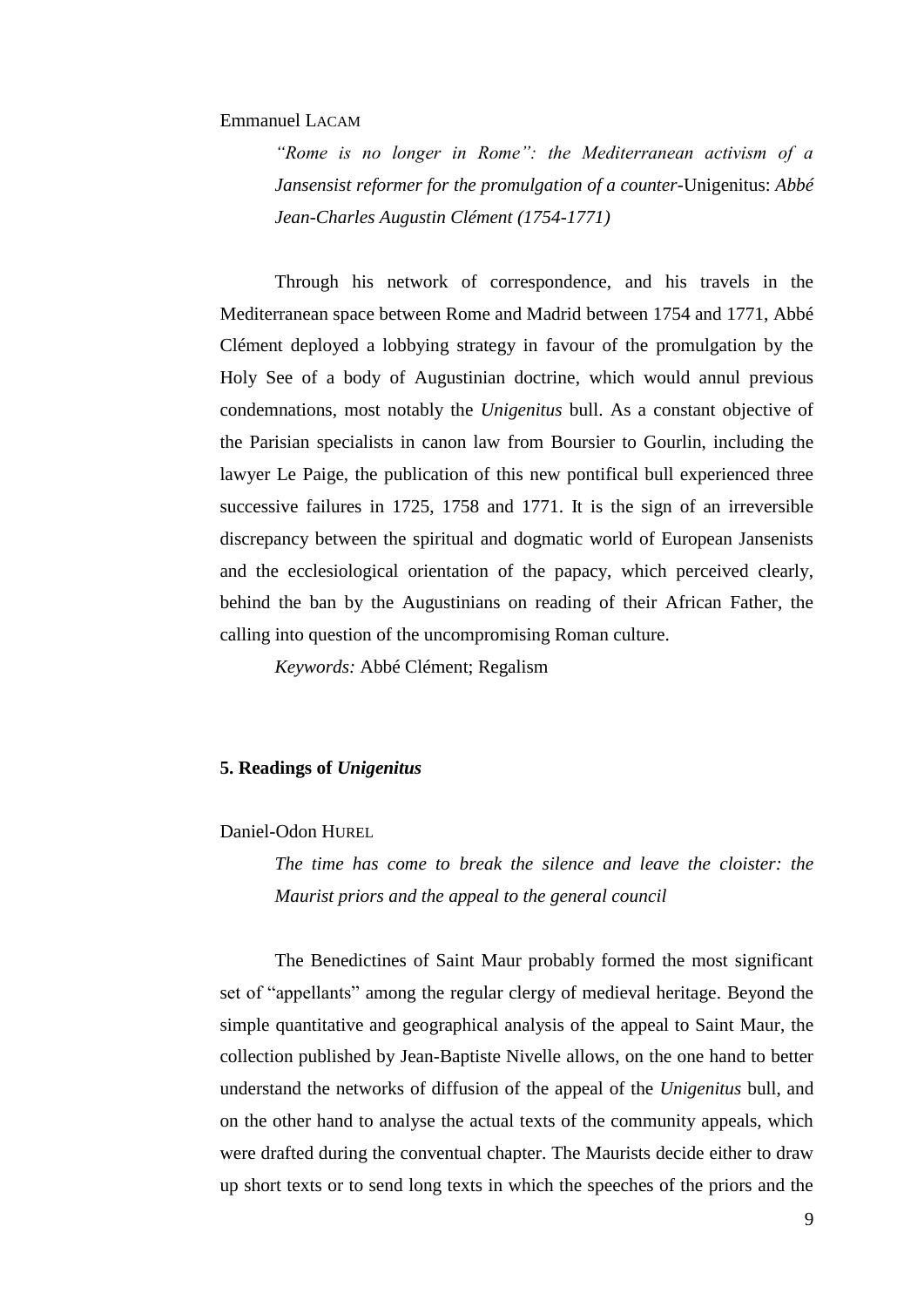conditions in which the appeal was discussed and drafted can be read. The arguments in favour of the appeal are not necessarily original, but they are testament to the theological and political background in which the Maurists were trained and in which they evolved, as they base their decision on the fact that they are the custodians of an entire tradition and that it is their duty to defend the Church.

*Keywords:* Benedictines of Saint Maur; Appeal to the council

# Christine GOUZI

*The* Unigenitus *bull viewed through the engraving in the eighteenth century: between contestation and explanation*

The *Unigenitus* bull appears as the matrix of a very rich thematic, which relates as much to the religious as to the political in the course of the eighteenth century. In this mass of images, of which the papal bull seems to be the principal justification, there are several which illustrate this in a more significant way and, especially, which respond to didactical and controversial wishes directed precisely against the content of the bull and even against its existence.

*Keywords:* Engravings; Controversy

Jean-Pierre CHANTIN

*100 years on:* Unigenitus *in the controversies on the subject of Jansenism (1802-1830)*

In the Church of France reorganised after the Concordat of 1801 agreed between Napoleon and Pius VII, the issue of submission to the *Unigenitus* bull, a century after its publication, remained a central question. The calling into question of a decision by the papacy was considered to be an act of schism by certain bishops, while among the "Friends of Truth," the fight for the appeal remained a major commitment.

*Keywords:* Church of France; Concordat of 1801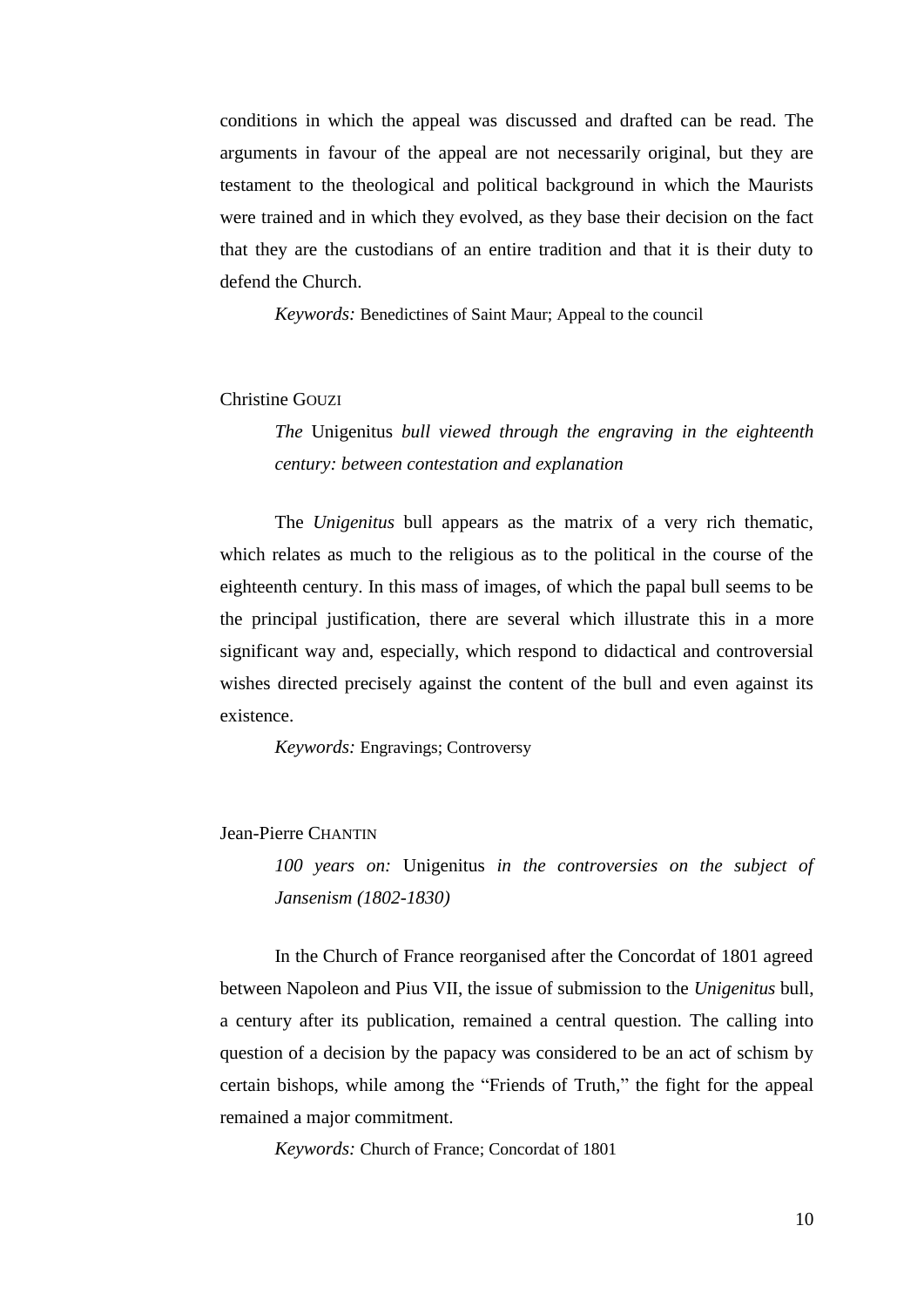#### **II. ADDITIONS TO THE CONFERENCE**

## Lenore ROUSE

*The* Miscellanea Relativa Alla Bolla Unigenitus *and related documents at the Albani library*

The largest part of the Albani library, originating from the family's palace in the town of Urbino, was acquired by the Catholic University of America in 1928. Known as the Clementine library, this collection has received little attention from European researchers, because of the absence of cataloguing. This study examines some recently inventoried 800 titles in the *Miscellanea Relativa alla Bolla Unigenitus* series, essentially paper pamphlets in French, which provide documentation on the responses made to the papal bull. A certain number of these titles, collected over decades by the Albani family, cannot be found elsewhere in the United States. The physical characteristics of the works, intersected with the information coming from early catalogues, shed new light on the eventful history of the Albani collection.

*Keywords:* Albani library; Clement XI

## Stéphanie RAMBAUD

*1713: the* Unigenitus *affair*

On the occasion of the tercentenary of the papal bull *Unigenitus*, an exhibition was organised by the Mazarine library, with the collaboration of the Port-Royal library. The exhibition was based on the vast Jansenist collections at the Mazarine Library, and revolved around three chapters: the facts (from the year 1713 to the sudden new development of the Appeal in 1717); opinion (illustrating the divisions within French society); memory (cultivated by Jansenist supporters until the late nineteenth century). The exhibition catalogue is given here, with an illustration booklet excluding text.

*Keywords:* Mazarine library; Port-Royal library